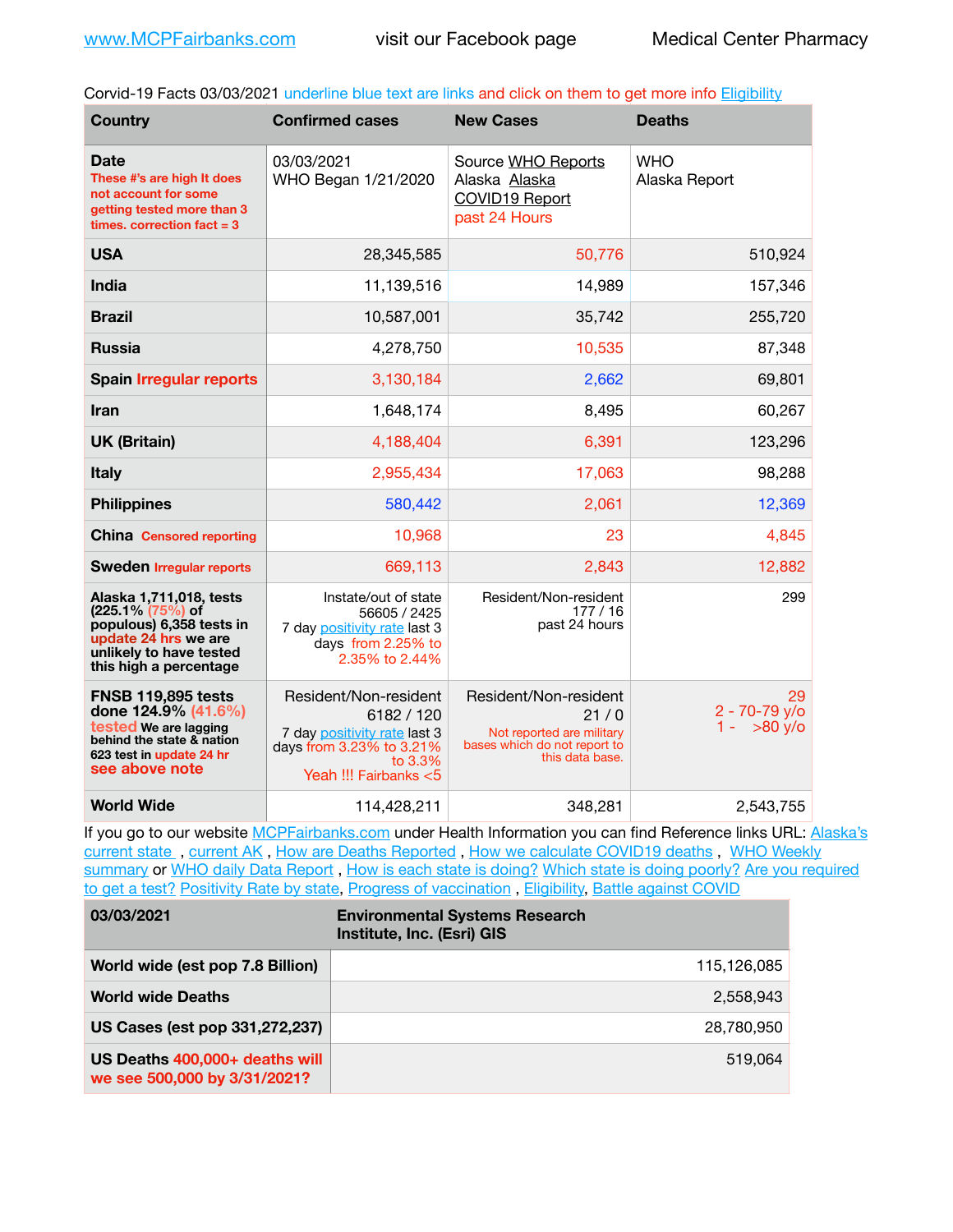Impact of COVID-19 on the US Healthcare system

Estimated US Population 331.3 million 173.9% (57.97%) have been tested (575.6 million) Estimated 5% of US population will test positive for Covid-19 16.56 million (currently 28.8 Million (8.7%) of population tested positive vs Alaska (7.45%) we have currently tested an est. 575.6 million based on 28.8 mill that have tested positive discount some of these numbers by 67% to account for multiple testing of same person.

If 8% will require hospitalization of the 16.56 million positive cases, we would need 1.325 million beds. Estimated by the American Hospital Association there are 800,000 staffed beds available.

The US has 2.8 hospital beds per 1000 our needs could be 56, China had 4.3, Italy 3.2, South Korea 12.3

The USNS Mercy and Comfort added **8.2000** staffed beds, not ICU Of these estimated to be admitted to ICU 860,000. to ICU beds The US has 16,000 ICU beds we have 68,000-85,000 beds

 The Needs US could need 299,000beds with ventilators <16,000 ventilators

**Summation:** Estimated needs could be 1.325 million hospitalized beds for just COVID-19 patients alone. If positives represents 5% of test run, then approximately 575.6 million have been tested, we have no idea how many tests have been run or how many multiple tests conducted on the same person, resulting in 28.8 million positive tests run with 519,064 with 2608 deaths in the past 24 hours, ave 2320/day. In AK, with 56,605 positive cases 7.45% of Alaska, 1245 hospitalizations, and 299 deaths. Hospitalization rate is 2.20% of those that test positive, Death Rate 0.528% overall or 24% of those hospitalized. Those >60 y/o represent 15% of positive cases, yet represent 80% of deaths. 264,686 vaccines given equal approximately 106,006 (13.95%) completed series and 158,680 (20.88%) vaccinated once of population

Normal ICU stay 5-7 days, estimated ICU stay for COVID-19 2-3 weeks and they could tie up a ventilator for that length of time also, helping only 1/3 as many patients.

This is why we need to flatten the curve by social spacing and only essential travel.

Expected Death (these are just estimates based on other countries) if 5% of the US Population (16.56 million) test positive we are now at 23.7 million positive and if

1% die = 165,600 people

2% die = 311,200 people

3% die = 496,800 people

6% die = 993,600 people obviously we have passed the 1.325 million positive cases we are 28.6 million so if 5% of the US population (16.56 million) test positive and 6% of those die = 993,600 deaths if no vaccine, or if 3.09% (511,704) will die, we are 77.3% of the way there in 44 weeks.

 World wide death rate of positive tests actually 2.22%. The US is at 519,064 1.80% of those actually tested positive, that is 70% lower death rate than when we started in 3/2020 , started at 6%. But we are slipping Death % have gone from 1.67 to 1.78%. There are 7.8 Billion people in the world 331 million live in the US (4.2% of the world's population) 8.70% have tested positive. The US deaths represents 20.28% of the world's death numbers and 25.0% of worldwide confirmed cases.

In comparison to the flu in the US.

CDC Estimates. From 2010 to 2016, the flu-related death rate was between 12,000 and 56,000, with the highest season being 2012 to 2013 and the lowest being 2011 to 2012. Most deaths are caused by complications of the flu, including pneumonia or a secondary bacterial infection of the heart or brain. or 2,000 to 9,333 per year. In 2020 in the US has 19 million cases 180,000 hospitalized and 10,000 (0.052%) have died, typically it is 2% will die, compared to 1.80% with COVID19. 173.9% (US), 225.1% (Alaska), & 124.9% (Fbks) are still too few to protect us from future outbreaks. Experts feel that we need either need people to get infected with the virus and develop antibodies or get vaccinated to create immune antibodies to protect us, that we need >60% of the population to have positive antibody tests and preferably 70-90%, one expert felt they would not feel confident til >85% were positive, to give assurance (herd immunity) in order to go without masks and social distancing. NY City seems to have the highest number at 20%. Testing is so important. Currently we are testing at 47.6 Million tests per month. At this rate to test everyone once it will take 6.89 months or over 0.58 years. To test 3 times it would take 20.67 months or 1.73 years

The Flu (Influenza kills approximately 1-2% of those infected, SARS killed 800 people total, COVID19 appears to kill 1.80% of those that test positive or 10% less deadly than the flu and seems to be more contagious. (Seems to spread more readily)

Alaska has 56,605 so far, 6182 in Fairbanks or 1 of every 9 of Alaskans, and with 29 of 299 deaths 1 in 10, the first case was transient foreign airline crew member. Interesting, the Source of Alaska's SARS-Cov2 virus originated not from East Asia by travelers or the west coast (Washington where it was first observed) , but came from the east coast of the US, and they were inoculated first from Europe, accordingly from New York's Governor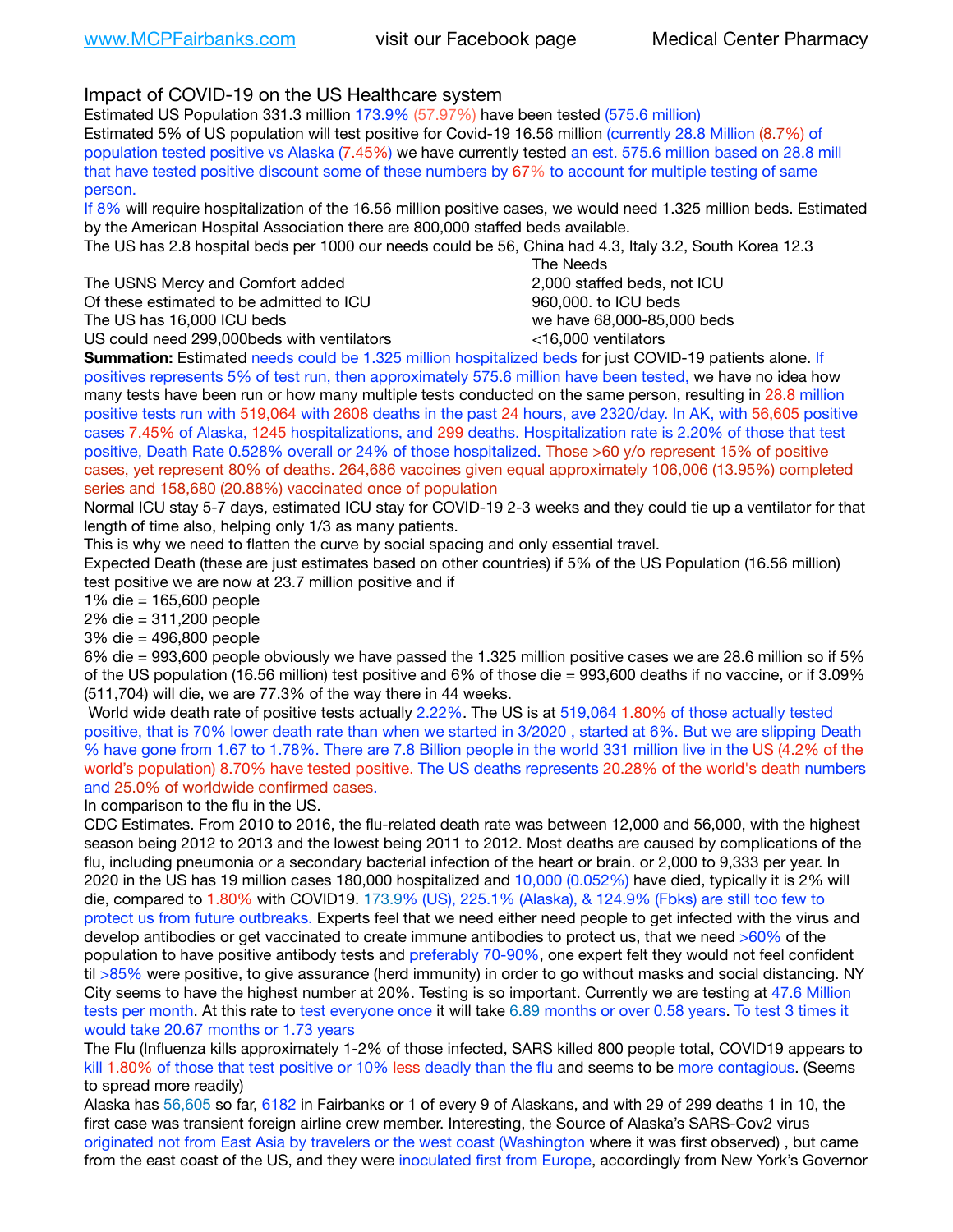and CDC. Currently 36 Variants known, only 7 of major concern in the US. (Europe's (china's)) Primary, plus an Ohio variant (COH.20G/501Y), and (26) a [UK](https://www.cdc.gov/coronavirus/2019-ncov/transmission/variant-cases.html) (B.1.1.7), (7) South African (1.351), and (2) Brazil (P.1), we only see Europe's (China) variant and UK in Alaska so far.

**Best practice protection** is good personal Hygiene do not touch eyes, nose, mouth, wash hands frequently for at least 20-30 seconds, before you touch your face, and observe personal spacing of 6-18 feet. Remove your shoes in your house, frequently clean surface areas, let the cleaner sit 15-20 sec before wiping off. **We are recommending to wear any kind of mask.**

Drug treatment is being researched, but as yet not been verified, only suggested. Best to isolate those sick and isolate those most susceptible (old and preconditioned with risk factors)

**Risk factors:** Cardiovascular disease (56.6%), Obesity (41.7%), Diabetes (33.8%), age >60, respiratory problems, especially smokers or those who vape, High Blood Pressure

If you have been exposed self isolate for 2-4 weeks

One episode in China, a man tested negative for 27 days before showing symptoms. So Isolation may want to be considered up to 4 weeks not just 10-14 days.

Italy 1 in 10 positive cases admitted to ICU due to Hypoxic failure requiring mechanical ventilation. In NY it was 1 in 7 that required hospitalization, of the 5700 hospitalized 2634 were discharged (79% (2081)) or added (21%(553)), 9 in 10 put on a ventilator died.

Public policy development and education is important. **How Long does Covid-19 stay on objects** Air (droplets in air, sneeze/cough) up to 3 hours

| Air (dropiets in air, sheeze/cough) | ap to 3 nours |
|-------------------------------------|---------------|
| Copper                              | 4 hrs         |
| skin (SARS-COV2)                    | 9.04 hrs      |
| droplets on skin (sneeze)           | 11 hours      |
| Cardboard (Amazon Box)              | 24 hrs        |
| Plastic surfaces/Stainless Steel    | 72 hours      |
|                                     |               |





#### Days Since Onset of Symptoms

 $(Influenza virus 1.82 Hrs)$ 

#### Updated graph numbers. Project outward

| Fiolect outward                  |                  |                        |
|----------------------------------|------------------|------------------------|
| Exhalation can sprav             | 1.5 m $(4.9$ ft) |                        |
| spittle (droplets)               |                  |                        |
| Coughing                         |                  | $2 \text{ m}$ (6.6 ft) |
| Sneeze                           |                  | 6 m (19.7 ft)          |
| $Dovolannant$ of immune reapened |                  |                        |

Development of immune response

Early viral testing tests to see if you currently have the virus. Later antibody testing tells us if you have been exposed and survived. But does not tells us if you have immunities to the virus. We will need to have both tests done in order to open the community..

Viral Antigen and Viral RNA tells us you have the disease and can spread the disease and can or are currently sick.

IgM (short term) and IgG (long term antibodies) tells us you have experienced the virus or had the vaccine, and got over it. You may be resistant if your [antibody levels](https://www.cdc.gov/coronavirus/2019-ncov/lab/resources/antibody-tests.html) are high enough. [Current](https://l.facebook.com/l.php?u=https://www.itv.com/news/2020-10-26/covid-19-antibody-levels-reduce-over-time-study-finds?fbclid=IwAR3Dapzh1qIH1EIOdUQI2y8THf7jfA4KBCaJz8Qg-8xe1YsrR4nsAHDIXSY&h=AT30nut8pkqp0heVuz5W2rT2WFFm-2Ab52BsJxZZCNlGsX58IpPkuVEPULbIUV_M16MAukx1Kwb657DPXxsgDN1rpOQ4gqBtQsmVYiWpnHPJo2RQsU6CPMd14lgLnQnFWxfVi6zvmw&__tn__=-UK-R&c%5B0%5D=AT1GaRAfR_nGAyqcn7TI1-PpvqOqEKXHnz6TDWvRStMnOSH7boQDvTiwTOc6VId9UES6LKiOmm2m88wKCoolkJyOFvakt2Z1Mw8toYWGGoWW23r0MNVBl7cYJXB_UOvGklNHaNnaNr1_S7NhT3BSykNOBg) View of [antibodies/immunity](https://www.livescience.com/antibodies.html)[.](https://www.itv.com/news/2020-10-26/covid-19-antibody-levels-reduce-over-time-study-finds) We have tested currently 225.1% (75%) of the Alaskan population and over little over 173.9% (57.97%) of the US population, discount these numbers by 67% to reflect multiple testing of the same person. To be safe, we need at least 25% to see if we are making progress, [60%](https://www.jhsph.edu/covid-19/articles/achieving-herd-immunity-with-covid19.html) to [barely qualify](https://www.nature.com/articles/d41586-020-02948-4) to be safe, and [70-90%](https://www.mayoclinic.org/herd-immunity-and-coronavirus/art-20486808) to be assured we will not see a second wave of sickness. Some experts will [not feel safe til we are at 85%](https://www.bannerhealth.com/healthcareblog/teach-me/what-is-herd-immunity).

Three types of clinical laboratory COVID-19 or SARS-CoV-2 tests are being developed:

Molecular Gene sequencing (current method), Viral antigen (testing parts of the virus), Host antibody tests (serology). They detect the virus in different ways.

Mask & [Mask Usage:](https://www.nationalgeographic.com/history/2020/03/how-cities-flattened-curve-1918-spanish-flu-pandemic-coronavirus/) N95 filter out 95% of the particles in the air 3 microns in size or larger.

Mold sizes are about 10-12 microns in size. Bacteria are larger, so is dust

Gas molecules and viruses are smaller. PM2.5 are 2.5 microns in size.

**Viruses** can be 1 micron in size, 0.3 micron in size, or 0.1 microns in size, so they **will pass right through**. **We recommend wearing any mask, the mask may provide up to 5 times the protection** ver **wearing no mask at all**. It still **does not protect** the wearer from contracting the infection, it **can inhibit** the spreading, something is **better than nothing at all**.

**Remember there is a clean side ( the side towards you) and a dirty side,** the side to the contaminated air is dirty. If you are COVID positive then this is reversed. When handling the mask, do not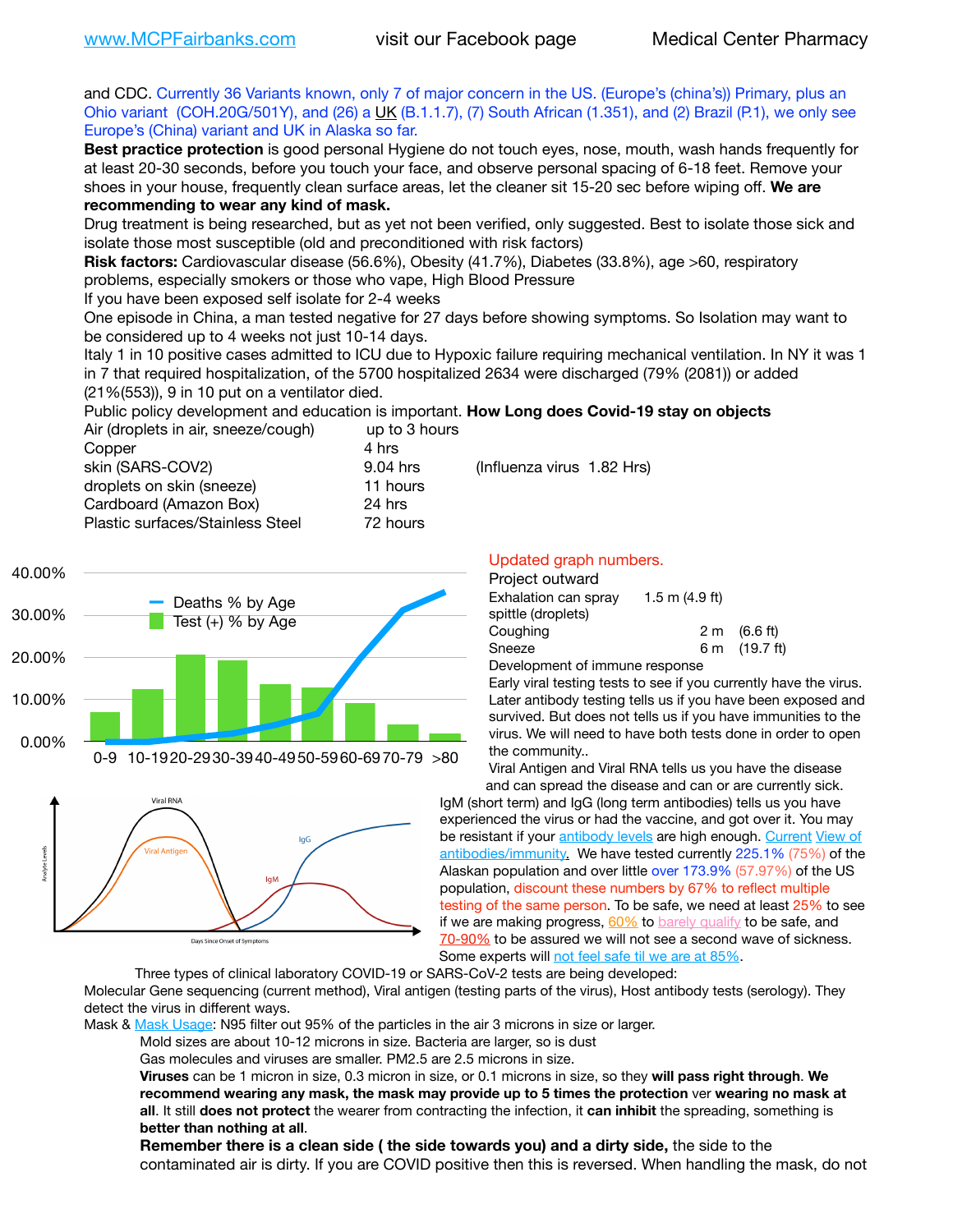touch the dirty side and then touch your face, Wash properly your hands first after touching the dirty side before touching your face. If you are infected the dirty side is the inside surface of the mask. Wash your homemade mask in hot water wash >133F (for at least 10 minutes) and rinse to sanitize with high heat >133F Plus and a weak bleach or peroxide (not Both) the mask. Daily if possible. If you are a frontline health care provider with a homemade fabric mask 2 hours. Do not touch the dirty side.

**Alcohol solutions** should be 60-80% alcohol **70%** is optimal. **Keep wet and rub 30 seconds**, or Happy Birthday song sung 3 times. **Hydrogen peroxide diluted to 2%** or 4 teaspoonful per quart of water (20ml per 946ml) Bleach the same ratio **Vinegar and ammonia are good cleaning agents, but not disinfectants**. **Do not mix** any of these agents together, toxic fumes can result. **Disinfectants, in order to be effective**, should remain on the applied surface, to be cleaned moist **(wet) for 30 seconds to 4 minutes** depending on material. Caution may dissolve glue or adhesives or bleach and discolor items, check with manufacturers. Do not let it get inside electronic devices. UV (10 minutes), [UV light](http://www.docreviews.me/best-uv-boxes-2020/?fbclid=IwAR3bvFtXB48OoBBSvYvTEnKuHNPbipxM6jUo82QUSw9wckxjC7wwRZWabGw) only kills where it can see.

### **Myths**

Taking hot baths, using colloidal silver, eating garlic soup, gargling with bleach are not proven to be effective. We have already seen using chloroquine taking the wrong form in the wrong dose can be fatal, one death and one critically injured. (see Arizona couple after listening to the president)

**We have heard of all kinds of cures.** To date there is no curative or preventative treatments, only supportive therapy. At this point there is **no proof** that Quinine, zinc, Hydroxychloroquine, Chloroquine, or Vitamin C works. As they say wives-tale at best, irresponsible reporting most likely. We have seen no information that they work, ineffective dosing issues, over-dosing issues, permanently killing the senses of smell or taste, inappropriate usage, cardiac arrhythmias, and death from the usage of these agents have been reported.

The virus may die out with heat of summer, or cold weather, this is a myth, There are a couple of studies at show the virus can withstand 98F. We know the body tries to use up to 104F to potentiate our immune system, to kill viruses. Taking NSAID, Aspirin, Ach-Inhibitors, Arb's and you get the COVID-19 infection are not contraindicated and no clinical evidence that says you should stop any of these classes of medications. It would be misguided and ill advised if you did so In other words, Unless your doctor makes changes, keep taking your medications unless told to do otherwise.

As of 12/21/20, DHSS is aware of 11 reports regarding possible allergic reactions from Alaska's hospitals to CDC: Bartlett Regional Hospital (8), Providence Alaska (2) and Fairbanks Memorial Hospital (1). Two were identified as anaphylaxis and one of those resulted in hospitalization for ongoing monitoring. In the other three cases, symptoms were mild and not considered anaphylaxis. Symptoms have resolved in all cases and the hospitalized patient has been discharged and is doing well. The CDC said there appears to be no obvious geographic clustering of these reactions, nor was a specific production lot involved. People who experience anaphylaxis after the first dose should not receive a second dose, according to CDC recommendations.

| <b>Conflict</b>                                       | <b>Combat Death</b> | Past 24 hours |
|-------------------------------------------------------|---------------------|---------------|
| <b>Revolutionary War</b>                              | 8,000               |               |
| <b>Civil War</b>                                      | 214,938             |               |
| World War I                                           | 53,402              |               |
| <b>World War II</b>                                   | 291,557             |               |
| <b>Korean Conflict</b>                                | 33,686              |               |
| Vietnam                                               | 47,424              |               |
| <b>Gulf War</b>                                       | 149                 |               |
| Afghanistan                                           | 1,833               |               |
| Iraq                                                  | 3,836               |               |
| <b>1918 Flu</b>                                       | 675,000             |               |
| 9/11 deaths                                           | 2,977               |               |
| <b>COVID19 deaths from</b><br>1/20/2020 to 03/03/2021 | 519,064             | 2,608         |

Magnitude of Death Comparison

Check our website [www.MCPFairbanks.com](http://www.MCPFairbanks.com) for the 13 testing sites in the interior of Alaska.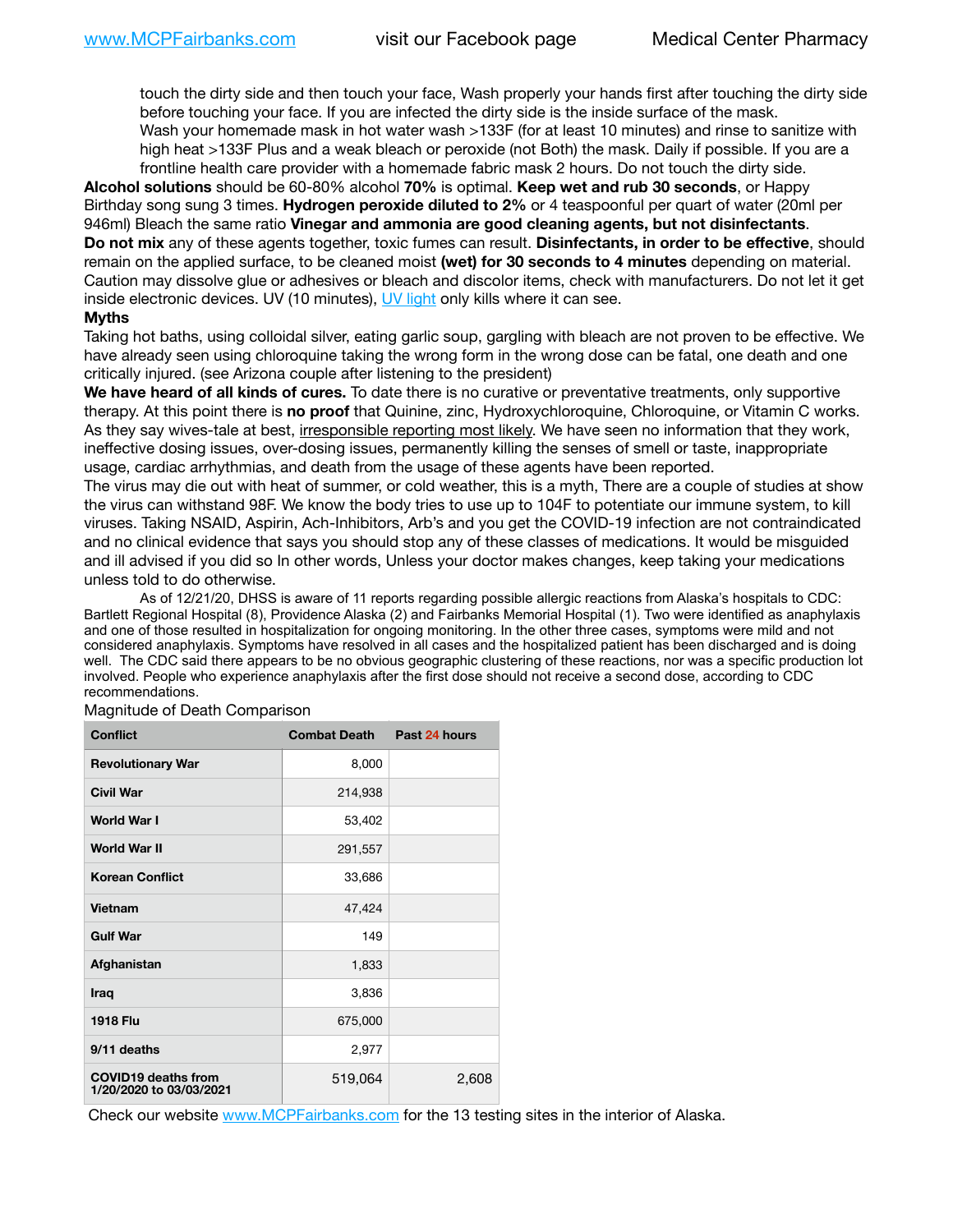| Group                         | Alaska COVID19 Vaccine plan 12/30/2020<br>update as of 03/03/2021 Eligibility                                                                                                                                                                                                                                                                                                                                                                                                                                                                                                                                                                                                                                                                                                                                                                                                                                             | Who can get the<br>vaccines?<br><b>Availability</b>                                                                                                     |
|-------------------------------|---------------------------------------------------------------------------------------------------------------------------------------------------------------------------------------------------------------------------------------------------------------------------------------------------------------------------------------------------------------------------------------------------------------------------------------------------------------------------------------------------------------------------------------------------------------------------------------------------------------------------------------------------------------------------------------------------------------------------------------------------------------------------------------------------------------------------------------------------------------------------------------------------------------------------|---------------------------------------------------------------------------------------------------------------------------------------------------------|
|                               | Who is in this group                                                                                                                                                                                                                                                                                                                                                                                                                                                                                                                                                                                                                                                                                                                                                                                                                                                                                                      |                                                                                                                                                         |
| Phase 1a Tier 1               | Long Term care Facility - Staff & Residents<br>Skilled care, Assisted living,<br>Intermediate care with developmental disabilities,<br>Residential Care facilities,<br>State Veterans Homes.<br>Front Line Hospital and Health care workers, beside personal, High Risk jobs (examples ICU, ER,<br>Surgery, Physicans/prescribers, COVID units, Respiratory/OT/PT/ST Therapists, Lab Techs,<br>Facility Security, House Keeping (Environmental services), Dietary)                                                                                                                                                                                                                                                                                                                                                                                                                                                        | Now, limited audience                                                                                                                                   |
| Phase 1a Tier 2               | Front Line EMS Fire Service providing medical services, Vaccine providers, (That<br>their services are critical), Air and Ground EMS, Community health aides,<br>Practitioners. Health care workers providing vaccines                                                                                                                                                                                                                                                                                                                                                                                                                                                                                                                                                                                                                                                                                                    | Now, limited audience                                                                                                                                   |
| Phase 1a Tier 3               | Starting 1/4/2021<br>Healthcare workers who have contact with residents >65 y/o and provide regular healthcare<br>services that can not be postponed without impacting short or long term outcomes, or cannot be<br>provided remotely (Not regular populous yet), direct patient contact, in contact with infectious<br>materials,                                                                                                                                                                                                                                                                                                                                                                                                                                                                                                                                                                                        | Starting 1/4/2021                                                                                                                                       |
| Phase 1a Tier 4               | Health care workers providing COVID19 vaccines to phase 1 populations                                                                                                                                                                                                                                                                                                                                                                                                                                                                                                                                                                                                                                                                                                                                                                                                                                                     | <b>TBA</b>                                                                                                                                              |
| Phase 1b Tier 1<br>Now active | Age > 65 (General Public) register http://covidvax.alaska.gov/ or call 1-907-646-3322<br>(many Appts have been filled within 24 hrs of initial opening, be patient for future<br>appointments, pending vaccine availability)                                                                                                                                                                                                                                                                                                                                                                                                                                                                                                                                                                                                                                                                                              | Opened 1/6/21<br>sign up on line or call<br>1-907-646-3322                                                                                              |
| Phase 1b Tier 2<br>Now active | People that are >50 y/o that have at least 1 high risk disease. such as BMI >30. Front Line<br>Essential >50 y/o who's duties are performed with the public/co-workers < 6 feet apart.<br>Emergency responders(troopers, firefighters, Office of children Services staff, Public health<br>workers, teachers preK-12, and all support staff, childcare workers and staff, indigenous<br>language and culture educators, food and seafood workers, grocery store employees, public<br>transit, essential air services, rural cab services, US Postal workers, mail planes, Utility & power<br>(rural), Water and Waste water (Rural), Congregate living settings, acute psychiatric, correctional,<br>group homes, homeless shelters, substance abuse shelters, transitional living homes. Pandemic<br>response staff who have come in contact with SARS-COV2 patients. If you assist someone to an<br>appointment >65 y/o | Beginning 2/11/2021 Now<br>taking and scheduling<br>appointments. Register<br>http://covidvax.alaska.gov/<br>or for help you can call<br>1-907-646-3322 |
| Phase 1b Tier 3<br>TBA        | ages 55-64 y/o,<br>>16 y/o living in <b>unserved</b> communities<br>See 1b Tier 2 : Frontline essential workers 16-50 with >2 High risk health conditions working < 6<br>feet with public or co-workers,<br>Pre-K-12 staff, indigenous language and culture<br>First responders, Office of children services, grocery store workers, Public transit, US Postal<br>workers, Utility workers, water and waste water workers.                                                                                                                                                                                                                                                                                                                                                                                                                                                                                                | TBA (To Be Announced)                                                                                                                                   |
| Phase 1b Tier 4               | Age $>$ 50 y/o with 2 or more risk factors<br>See Tier 1, 2, & 3 : Frontline workers 16-50 y/o not in Tier 1-3                                                                                                                                                                                                                                                                                                                                                                                                                                                                                                                                                                                                                                                                                                                                                                                                            | <b>TBA</b>                                                                                                                                              |
| Phase 1c                      | Ages 65-74, 16-64 with High Risk Medical Conditions, other essential<br>workers to be defined                                                                                                                                                                                                                                                                                                                                                                                                                                                                                                                                                                                                                                                                                                                                                                                                                             | TBA                                                                                                                                                     |
| Phase 2                       | General population<br>Vaccinations via pharmacies, Doctor's offices, Clinics Public Health sites (Mobile<br>clinics, Federally Qualified Health Centers, Public Health Clinics, Other clinics                                                                                                                                                                                                                                                                                                                                                                                                                                                                                                                                                                                                                                                                                                                             | TBA (To Be announced) To be<br>announced<br>contingent on vaccine availability<br>undergoing public comment period<br>now                               |
| Phase 3                       | Provide Vaccination services to the rest of the population, with equal access.<br>Monitor coverage, to critical populations improve delivery to low vaccine areas<br>Monitor cold chain supply transfers to minimize wastage.                                                                                                                                                                                                                                                                                                                                                                                                                                                                                                                                                                                                                                                                                             | TBA                                                                                                                                                     |

# Many Alaskans live with underlying health concerns

### You can not change your age but you can affect change with other risk factors. Nov. 17, 2020 for more information check out [Alaska DHSS Insights](http://dhss.alaska.gov/dph/Epi/id/Pages/COVID-19/blog/20201117.aspx)

Epidemiologists within the Section of Chronic Disease Prevention and Health Promotion analyzed reports from about 8,500 randomly-selected Alaska adults who participated in the annual [Behavioral Risk Factor Surveillance System \(BRFSS\)](http://dhss.alaska.gov/dph/Chronic/Pages/brfss/default.aspx) telephone survey between 2016 and 2018.

About 67% of Alaska adults — two out of three — have at least one of the following ongoing health concerns that have been shown to increase chances for serious illness from COVID-19:

- 46% of Alaska adults are current or former smokers
- 32% have obesity
- 8% have type 1 or type 2 diabetes
- 6% have chronic obstructive pulmonary disease (COPD)